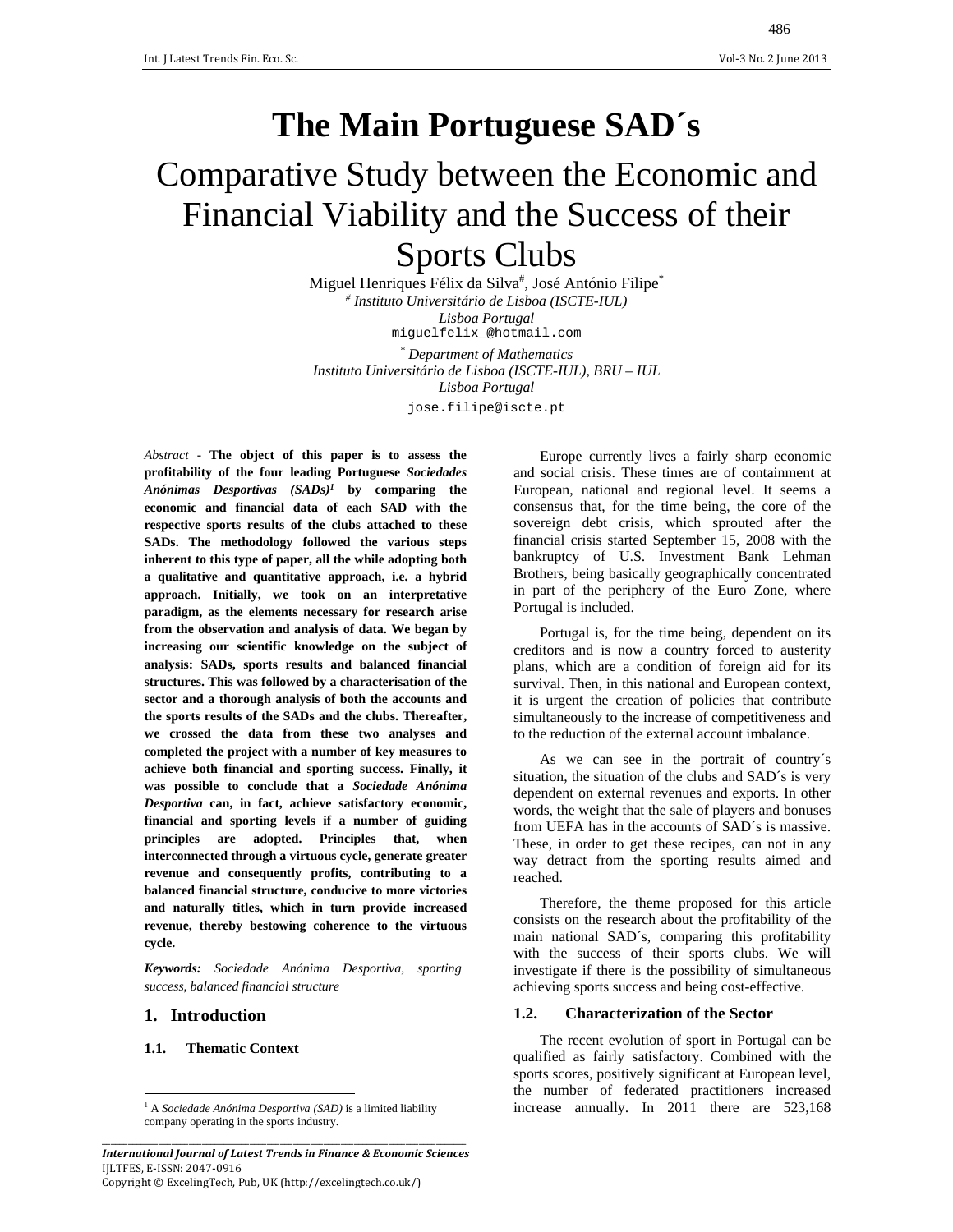federated athletes (Figure No. 18). This has been another positive aspect for the development of sport in Portugal, as well as the development of infrastructures, like the new stadiums built for the Euro 2004 or the high performance centres built strategically on the national territory; not forgetting the passion and enthusiasm that the sport generates in the majority of the Portuguese population, as a key factor in the development of the national sport.

After this brief general characterization of the sports sector, we now characterize particularly the domain area of this article, namely, the football sector.

As we know, football is the most popular sport in Portugal and also the one with the largest number of federated athletes. According to numbers from the database Pordata in 2011 there were already more than 150.000 federated athletes in football in Portugal, while in 2006 there were nearly 136.000 (Figure No. 19). This increase, which has been gradual over the last five years, appears at the same time that the sports scores of the major Portuguese clubs across borders have improved. In the last ten seasons (2002/2012) the Portuguese teams won for once the Champions League (FC Porto in 2003/2004), two to the Europa League (FC Porto in 2002/2003 and 2010/2011), having been still present in two finals of the Europa League (Sporting CP in 2004/2005 and S.C.Braga in 2010/2011), two quarterfinals of the Champions League (SL Benfica in 2005/2006 and 2011/2012) and three semi-finals of the Europa League (Boavista FC in 2002/2003, SL Benfica in 2010/2011 and Sporting CP in 2011/2012). These are notable facts, not forgetting, of course, the fact that, for many people, Portugal is the country of origin of the best player and the best coach in the world today, namely Jose Mourinho and Cristiano Ronaldo. However, these facts do not guarantee economic and financial health for the Portuguese SAD´s. And that is the main subject on which will focus our research in this article.

# **2. Research problem definition and general and specific objectives**

In order to develop further this study and after the selection of the theme, we have, since then, exposed the problem of research by a question where we explain strictly what we want to know. The research question that we defined appears to be crucial to understand if it is plausible to a sporting institution to achieve successful results in sports and business at the same time.

#### $\triangleright$  Is it possible to a SAD to have both sport success and to be economically profitable?

In order to guide the research and development of this project in a focused and competent way, it is essential to identify the objectives that we want to achieve on our approach to the subject.

### General objective:

a) The main objective of this study is to understand the financial structures of the SAD´s combining the interpretation of these structures with the sports scores obtained by the respective clubs, drawing conclusions.

#### Specific objectives:

- Understand what a SAD is and how it acts on the market.
- Understand clearly which characteristics define a balanced financial structure.
- Interpret in a clear and concise manner the accounts published by the SAD´s.
- Analyze the results of sports clubs and confront them with their budgets.
- Propose solutions and measures to be taken for a profitable SAD and provide at the same time sports scores positively significant.

# **3. Methodology**

Concerning the quantification of the study, we can consider adopting a hybrid method, that is, quantitative, particularly when they are addressed issues related to the accounts of SAD´s, where reality is objective and independent. But it is also qualitative, because the analysis of sports scores has a subjective component as it is, a historical analysis of certain events held qualitatively.

The methodology of this project went through various stages and methods of research. At an early stage, we had the choice of topic and the definition of the objectives that we set ourselves to achieve. Later we did a literature search on the topic under discussion, which allowed us to "*find, analyze, synthesize and interpret prior research related to the study area. The literature review is an indispensable role in the project, as it allows you to define the research problem under study, such as having a clear idea about the current level of knowledge about the subject*" Bento (2012). We have also a characterization of the sector, followed by the analysis of the accounts and of the sports results of SAD´s. Finishing with a reflection on the key measures to achieve success in both parameters.

With regard to information gathering, it was made by primary sources, namely, books and articles relevant to the study, Annual reports; and also by secondary sources, such as summaries or encyclopedias, whether they are written by authors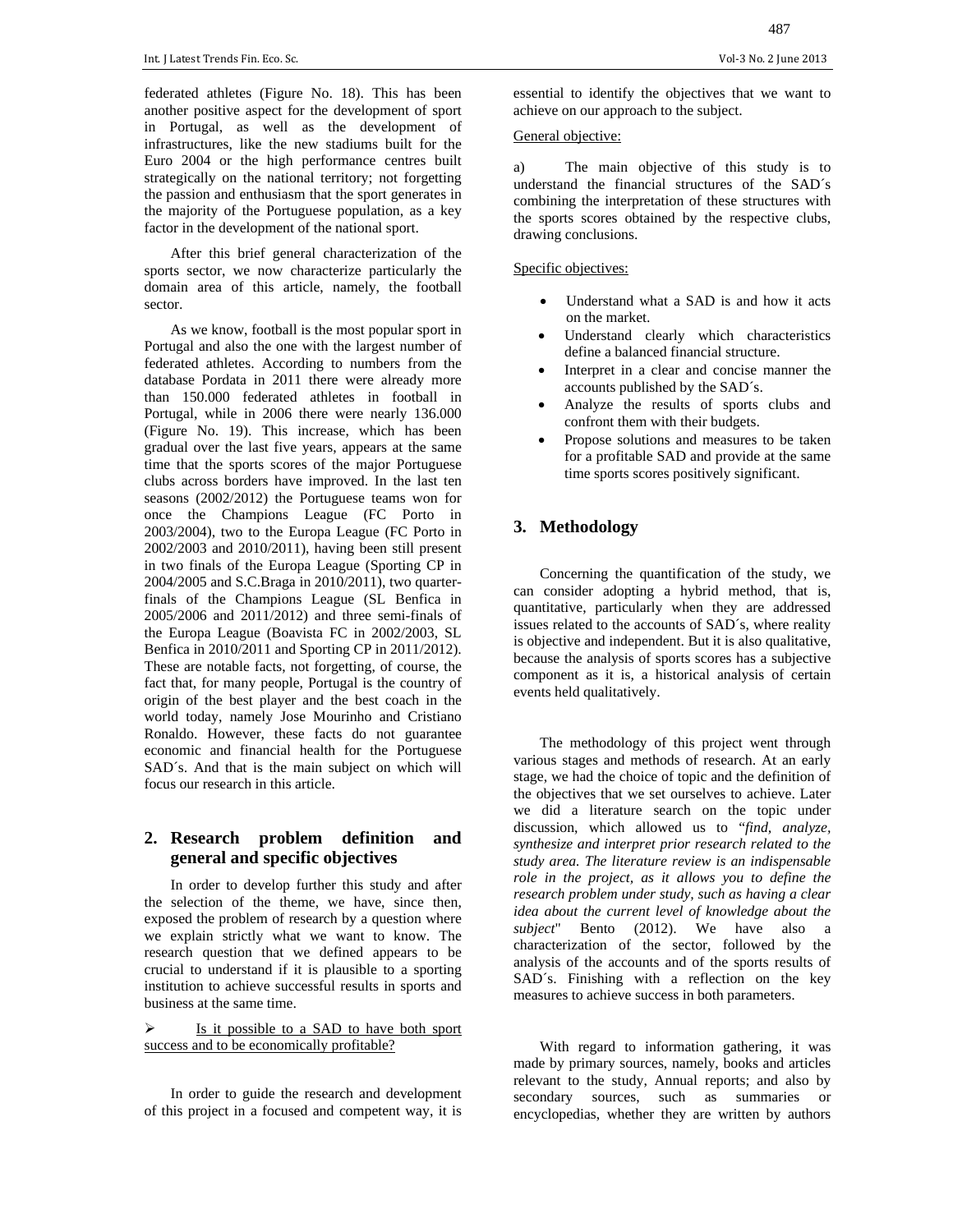who interpret the works of other authors and that demonstrate relevance by agglomerating, filtering and compiling knowledge from various primary sources.

#### **4. Review of Literature**

# **4.1. SAD´S**

At this stage of our project, we started to understand the concepts that support a SAD. A SAD, according to the website *www.portaldaempresa.pt* is generally, a privately held company consisting of shareholders, whose purpose is to participate in sports competitions, as well as the promotion and organization of sports shows and/or development of activities related to professional sports.

It is relevant to point out that the creation of Anonymous Sports Societies (SADs) was imposed by law, in order to maintain the equity in tax terms, between the procedures due to sports clubs and citizens in general. Until then all sports business passed on the margins of social contributions, since most players ' salaries were not declared and, consequently, also there were no discounts for social security.

#### **4.2. Sport Success**

The concept of sport success is intrinsically linked to the objectives outlined by each institution/club within the framework of its activity. This concept is measured by sports results obtained. Succeed is having satisfactory results, that is, having victories in games, and competitions. Surely to achieve this success work, dedication, talent and capital cannot be missed. However the victories and titles are desired by all major institutions, then we need to find competitive advantages so that clubs will be able to overcome their rivals.

Having said that, we understand that to achieve sporting success, it is essential to have the ability to get the most out of each resource and for this to happen, it is of course imperative that the club has a highly competent leadership. According to Jack Welch (2005: 65), "*leaders constantly improve the level of his team, making each encounter an opportunity to evaluate, guide and build selfconfidence. Evaluate, in order to ensure that the right people have the appropriate functions; Guide, criticizing and helping employees to improve their performance in the best possible way and building self-confidence, encouraging, giving attention and appreciation*". In this way, the leaders are respected within the club or company, generate trust and transmitting positive energy and optimism that will take the club or the company to glory.

As Crespo de Carvalho (2004: 23), "*the company works based on three fronts: the motivation of its employees; the knowledge or information that the company acquired and which can benefit; and the ability to make it happen something we want to happen*".

#### **4.3. Balanced financial structure**

Generally, the main purpose of business is to maximize profits looking to increase revenues and decrease costs maintaining the stakeholder's satisfied. However, the policy pursued by the football clubs is somehow different. More than profits, responsible leaders, members and supporters want to maximize victories and titles. This line of thought is due fundamentally to the emotion that football awakens and repeatedly goes beyond rationality in the decision-making process of sports agents. In turn, the rivalry felt between clubs in the pursuit of these objectives is a critical factor and justifies the desire of people to prefer titles then profits in the "world of football".

For these reasons, the clubs are a different kind of companies and, therefore, managed by a distinct business model. Although, logically, in the clubs as in business, no one wants to lose money, and the victories and titles are also very important to generate revenue.

Not disregarding the differences highlighted between the economic models of football clubs and *tout court* companies, we will now focus on the investigation of how the financial structure of an enterprise should be addressed.

It is important to start by understanding what financial analysis is. According to Borges, Rodrigues and Morgado (2004: 294), we can define financial analysis as "*a set of techniques to raise awareness of the economic, monetary and financial situation of organizations, from accounting and financial documents. Studying information related to the financial situation, through the analysis of financial stability, solvency, debt, among others; with the economic situation through the analysis of the results and of the factors that influence, such as the productivity or cost structure and the monetary situation*".

We start with the fundamental principle that the financial stability happens when the permanent capital is at least equal to the net, or otherwise, that the net working capital is greater than or equal to the working capital. This means that there is liquidity, soon it will be possible to meet short-term commitments. The continuity of this liquidity is ensured by a succession of positive results. That, in turn, is generating ability, that is, ability to satisfy the medium/long term commitments.

We will center our analysis in the annual reports of SAD´s. We will focus mainly on understanding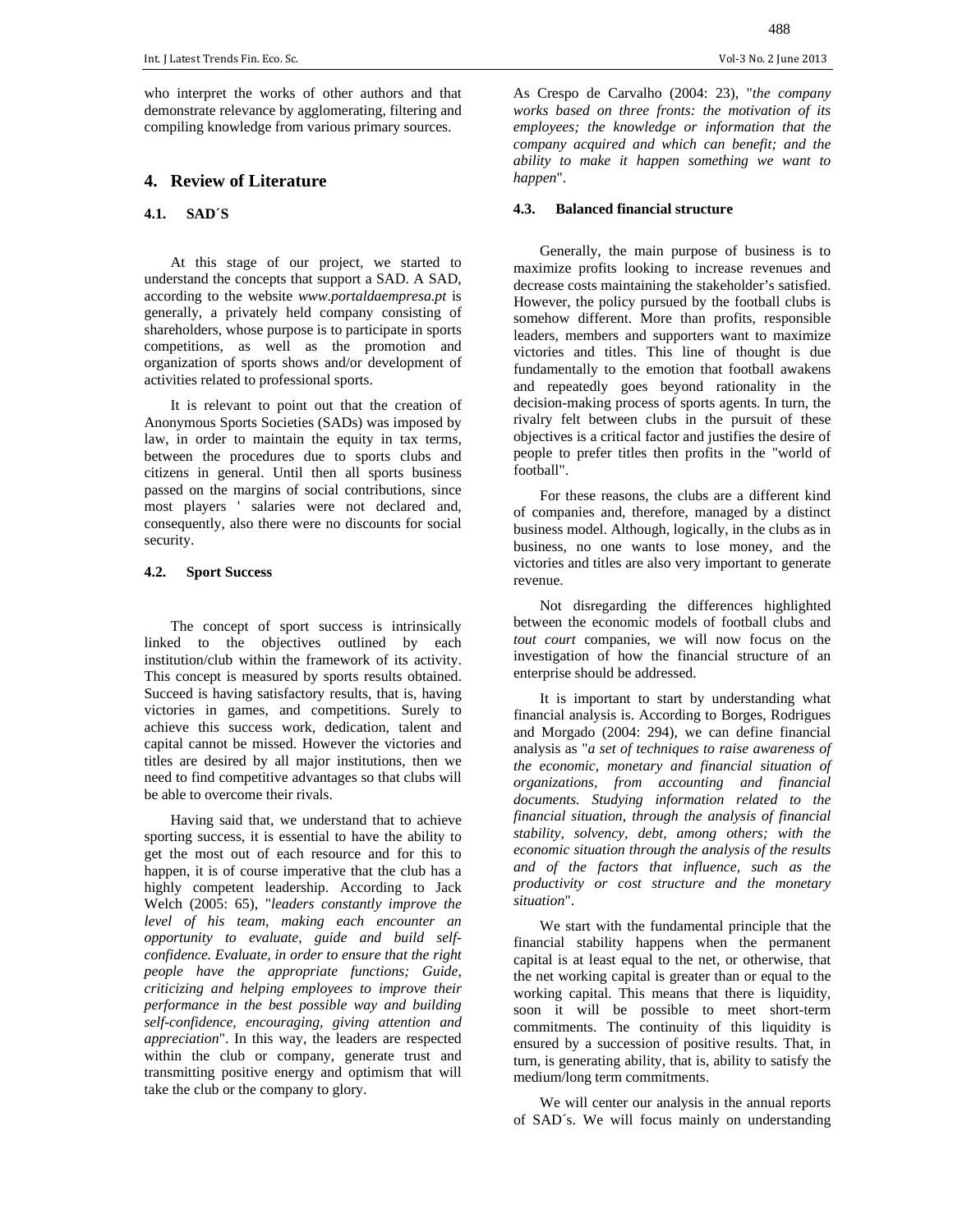financial analysis of accounting documents essential to assess the performance of the business: the balance sheet and the profit and loss account. Also in some key performance indicators as the net working capital, working capital, the treasury, the return on equity, return on assets, the solvency and financial autonomy.

According to Esperança & Matias (2009: 59-60) "*the balance sheet is the accounting document that expresses the assets and liabilities of a company on a particular date. The asset consists of the set of possessions and rights that we have, while the liabilities are characterized by the debts incurred to finance the asset*". The asset, in SAD´s consists primarily by the fixed asset, or tangible assets, such as the stadiums or training centers, intangible assets where they consider the sporting rights of players and financial investment. "*The difference between what we have (assets) and what we owe (liabilities) is called equity, representing the value of the net wealth of third party debts*" (Esperança & Matias 2009: 60).

To better understand the advantages of the use of these financial instruments, Borges, Rodrigues and Morgado (2004: 318) presents us with a set of very clear definitions of them. Indicating us that "*the net working capital expressed the difference between stable resources and lasting applications, and if the difference is positive represents a safety margin of financing on the permanent applications. Working capital reflects the impacts of regulatory aspects related to business, constituting one of the major determinants of the financial policy of the company. The treasury is the indicator of financial stability; The return on equity allows us to relate the level of net profit generated depending on the amount invested. The profitability of the asset business capacity assesses the economic results in relation to its variable costs. The solvency and financial autonomy provide indications about the company's funding structure, assessing respectively the company's ability to meet its commitments with third parties and the level of total equity funding* ".

# **5. Analysis of economic-financial results and sports scores from each of the SAD´s**

#### **5.1. Economic and Financial Results**

In this chapter we shall proceed to the economic and financial analysis of the four main Portugal SAD´s, with effects on the consolidated accounts for the last five financial years, starting in season 2007/2008 and ending in 2011/2012. We will study and assess the viability, stability and profitability, including a set of instruments and methods that enable us to perform diagnostics on the financial situation of a company. In this way, we will be able

Now we have clear definitions of financial instruments which will enable us to make a coherent analysis about the annual reports, it is important to apply and compare them between each SAD´s, in financial terms.

#### **4.4.** *Financial Fair play*

As is public knowledge, the three major Portuguese football clubs are faced with the possibility of lack of control of its indebtedness. In this way, reduce the wage bill will be one of the paths to the balance, so much so that UEFA has implemented ratios of "*financial fair play*" that force the clubs to manage the wage bill indicators on operating income around 75%, so, if the clubs want to increase their wage bill also need to increase operating profits.

The concept of "*financial fair play*" unanimously approved by the UEFA Executive Committee (2009), has as main objectives:

*"- To introduce more discipline and rationality in the finances of football clubs;* 

*- Encourage clubs to compete only with the values of their recipes;* 

*- Encourage long-term investments in youth soccer and in infrastructure;* 

*- Protect the viability of European football;* 

*- Ensure that clubs address their financial problems in time".* 

In this way, the clubs feel obliged to balance their accounts and cannot repeatedly spend more than the revenue they generate. Under penalty of being punished with freezing of revenue from the performance in European competitions.

to evaluate the profitability of the business, and check if revenues exceed the investment and operating costs.

#### **5.1.1 Futebol Clube do Porto – Futebol, SAD**

#### **- Operating and Net Results**

Analyzing the FC Porto SAD results, in 2011/2012, an atypical year in terms of net results, as it was the only one in the last five to present losses. Mainly due to the significant reduction of operating profit resulting from a cost increase and decrease revenue.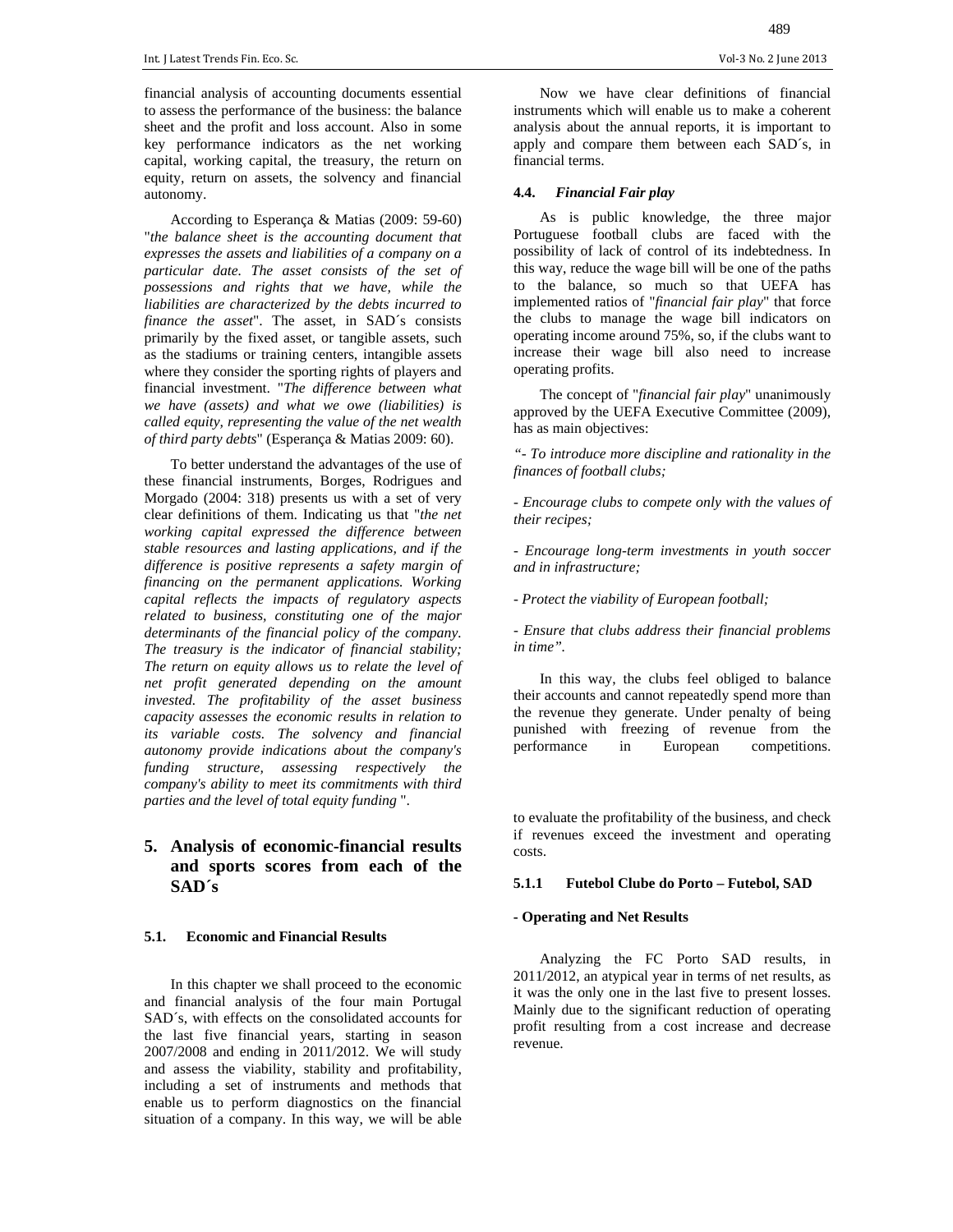#### **Figure nº 1 - Operating and Net Results FC Porto SAD**



**(Source: author, based on the FCP SAD Annual Report)** 

#### **- Asset, Liability and Equity**

Studying the data on the asset in the last year, we observed that this decreased compared to the same period of the previous year, although there was an increase in the caption intangible assets that represents the value of the squad. There has been a decline even sharper in customers, which demonstrates that the SAD, despite having increased value in its assets, was not able or did not want to sell them at the level of the previous year and this had repercussions on the final values of the asset.

On the FC Porto SAD equity trends there was, in the last financial year, a clear reversal in the trend of increase of these values over the last four years. This deficit is the result of a significant increase in liabilities that was not accompanied by the increase in the assets.

**Figure No. 2- Asset, Liability and Equity FC Porto SAD** 



**(Source: author, based on the FCP SAD Annual Report)** 

#### **- Economic and financial indicators**

Except for the last year, all economic and financial indicators analyzed are quite positive. The only exception was the return on equity in 2009/2010, offset by solvability ratios and financial autonomy

always above 11% and 10% respectively. This demonstrates that for several years there has been financial stability in the SAD. The 2011/2012 season was opposite to the four previous reasons. In 2011/2012, the FC Porto SAD presents either negative equity or net income, which consequently led to negative values for the solvency ratios and financial autonomy. However, it leads us to conclude that the economic and financial results of FC Porto SAD over the past five years are, on balance, positive.

**Figure No. 3- Economic and financial indicators FC Porto SAD** 



#### **Sport Lisboa e Benfica – Futebol, SAD**

#### **- Operating and Net Results**

Analyzing the SL Benfica SAD results in the last five years, we observe that in the lasts four years the net results were negative. Despite being the only Portuguese club mentioned in the last three "Football Money League" reports of Deloitte consulting and audit, which evaluates the ability of clubs from major European leagues to generate revenue in day-to-day operations, such as: game tickets, television rights, awards, contests, sponsorships, merchandising and other commercial operations. SL Benfica was the club with more revenues out of those who were considered, until 2011/2012, from the five major European Leagues (England, Spain, Germany, Italy and France).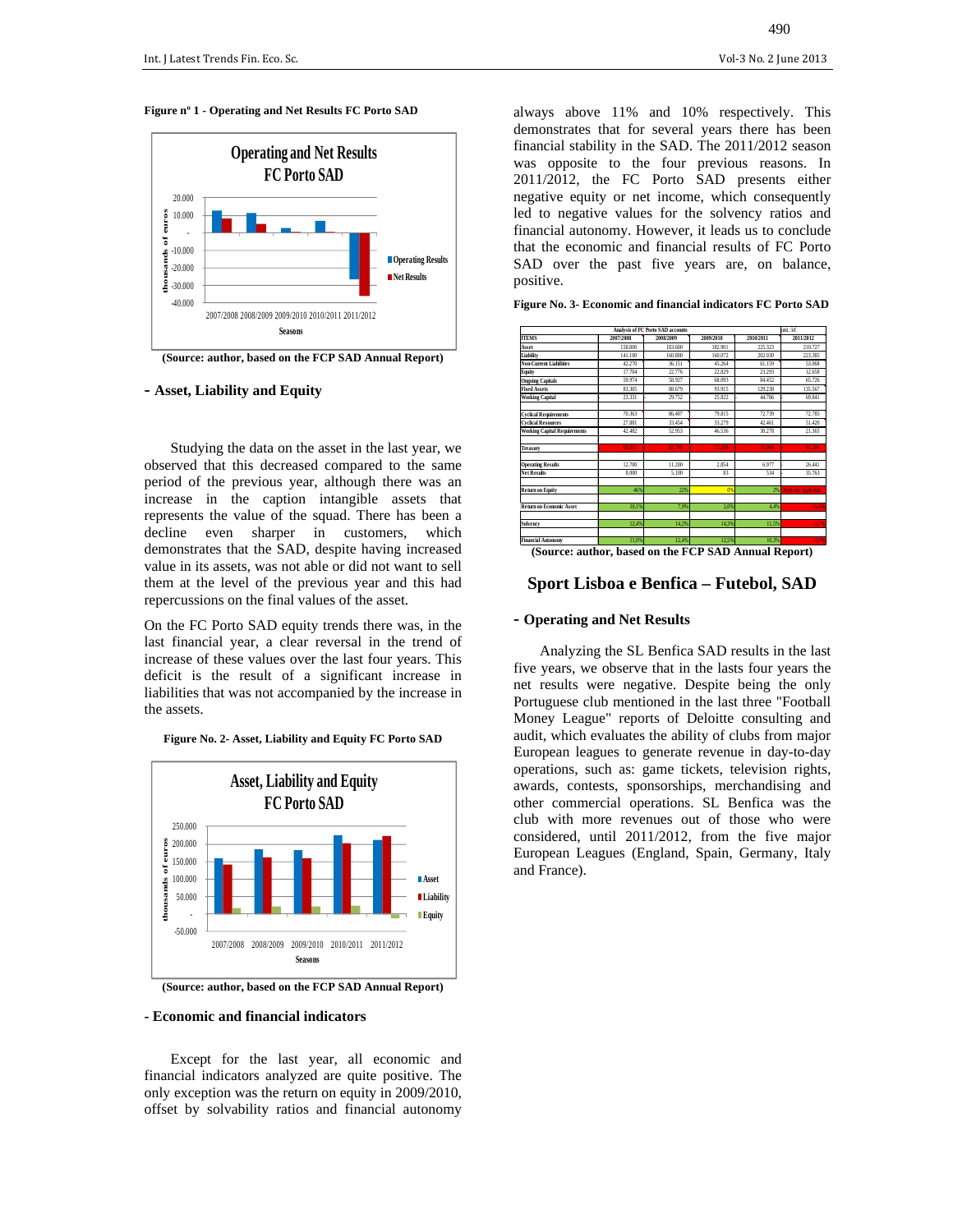**Figura nº 1 – Resultados Operacionais e Líquidos SL Benfica SAD** 



**(Source: author, based on the SLB SAD Annual Report)** 

#### **- Asset, Liability and Equity**

The asset values of Sport Lisboa e Benfica SAD have evolved much like the passive values, increasing from year to year. However, not always the values of the asset outweigh liabilities as recommended. It is positive that the asset values are growing, this effect is void if the liabilities grow more and we are facing negative equity.

In the SL Benfica SAD´s case, this is an evolution of oscillating capital between positive and negative values in the last five years, unlike for example the great rival FC Porto, as we saw earlier.

#### **- Economic and financial indicators**

About the SL Benfica SAD´s economic and financial indicators for the last five seasons, it is observed that the financial framework of the SL Benfica SAD, is not at all the best. Combined to the inability to have positive equity annually we can see, for example last season, that both the treasury or the return on own funds, the solvency or financial autonomy presents negative values. These data demonstrate that the SAD may not be able to meet all its commitments with third parties. However, as a good example, we should pay attention to the 2007/2008 season where all the ratios and indicators were positive, something that won´t happens again since then. It is noted that the SL Benfica has not been able to present a positive return on equity over the past four years. It has been quite negative although being able, as a rule, to sell its assets at good prices, like in the summer of 2012 with Axel Witsel and Javi Garcia whose only capital gains will be reflected in the next financial year of Benfica SAD.

|     |  |  | Figure No. 6 – Economic and financial indicators SL Benfica |  |
|-----|--|--|-------------------------------------------------------------|--|
| SAD |  |  |                                                             |  |



**(Source: author, based on the SLB SAD Annual Report)** 



#### **Figure No. 5-Asset, Liability and Equity SL Benfica SAD**

# **Sporting Clube de Braga – Futebol, SAD**

# **- Operating and Net Results**

Before starting the analysis to the accounts of SC Braga SAD, it is relevant to say that in some cases it has not been possible to establish economic and financial data relating to the seasons of 2007/2008 and 2008/2009 for not having been published annual reports of Sporting Clube de Braga SAD in this period.

So, we found that, of all the SAD´s analyzed, just SC Braga SAD managed to have positive net results in the last financial year, and there are three seasons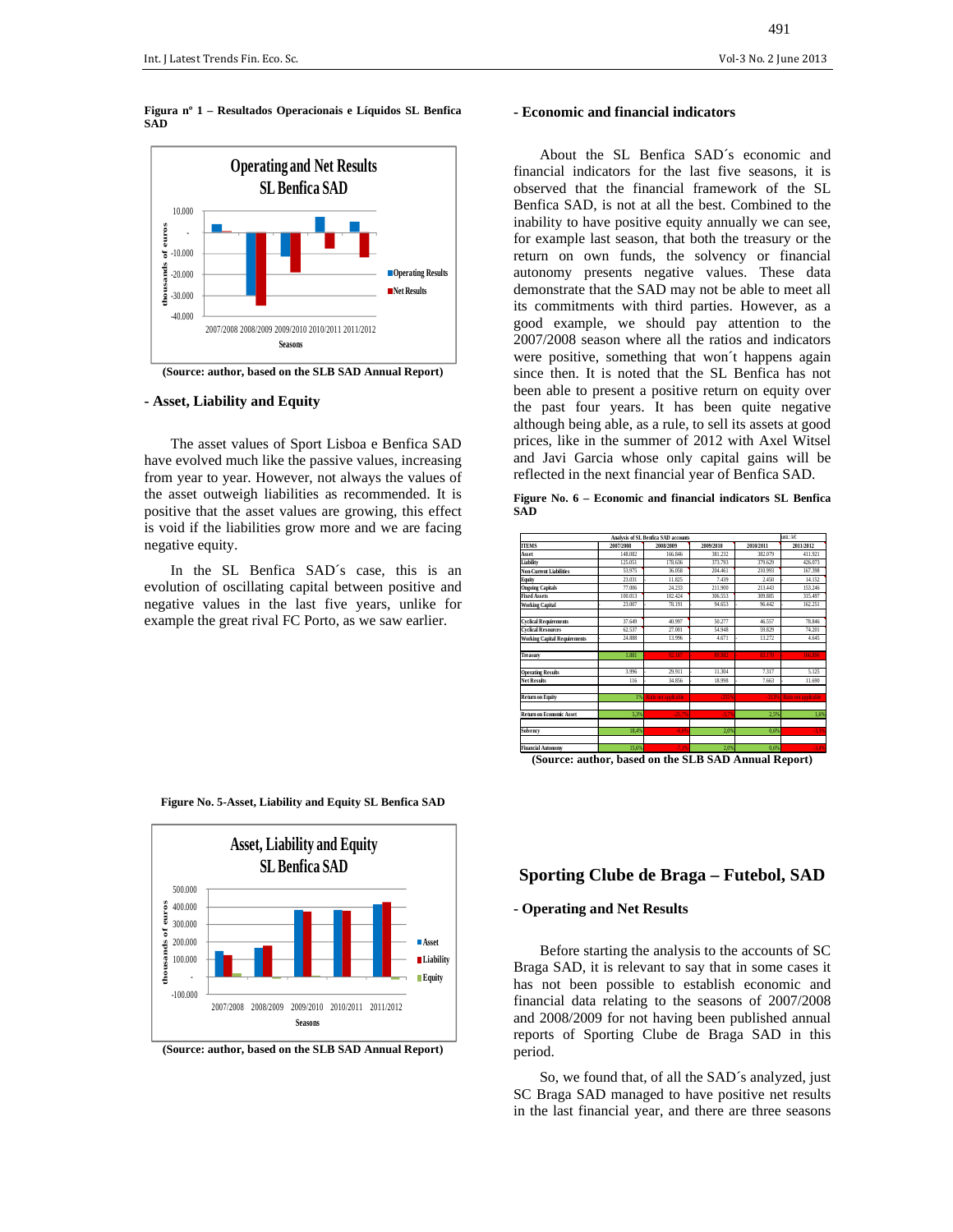in positive ground. This fact is supported by the increased sales in game tickets and by the UEFA revenues, as well as by the results with athletes whose passes transactions last year, for example, generated a net gain of 13.65 million Euros and in 2009/2010 of approximately 9 million Euros (Figure No. 20).

**Figure No. 7 - Operating and Net Results SC Braga SAD** 



**(Source: author, based on the SCB SAD Annual Report)** 

#### **- Asset, Liability and Equity**

The asset of SAD Braga reached its peak in the most recent season (2011/2012), supported at about two-thirds by "third-party debts" that correspond to the amounts receivable as a result of the sale of sports rights of certain athletes.

In relation to liabilities, there was a doubling of the previous financial year to the latest, explained by a need to ask for bank credit.

The SAD of SC Braga presents itself as the only SAD of the four main Portuguese clubs to show a positive development and increasing equity over the past three years. For such an occurrence, contributed the excellent net results achieved in the last three seasons, which put the SC Braga on a very promising growth cycle at the economic and financial level.

**Figure nº 8-Asset, Liability and Equity SC Braga SAD** 



**(Source: author, based on the SCB SAD Annual Report)** 

#### **- Economic and financial indicators**

As for other economic and financial indicators, the SC Braga, in seasons where we have data to analyze, presents positive results that translate into a return on equity of above 50% always, economic assets up 19% and solvency ratios which in the last two seasons were around 30% and 24% respectively. A true example of success in what concerns to economic and financial policy in this area of activity.

Concluding, SC Braga holds the SAD with the highest growth tendency, showing a significant economic and financial stability.

|            |  | Figure No. 9 – Economic and financial indicators SC Braga |  |  |  |
|------------|--|-----------------------------------------------------------|--|--|--|
| <b>SAD</b> |  |                                                           |  |  |  |

| Analysis of SC Braga SAD accounts<br>unit∴k€ |           |                      |           |           |           |  |  |
|----------------------------------------------|-----------|----------------------|-----------|-----------|-----------|--|--|
| <b>ITEMS</b>                                 | 2007/2008 | 2008/2009            | 2009/2010 | 2010/2011 | 2011/2012 |  |  |
| Asset                                        |           |                      | 29.510    | 18.529    | 38.752    |  |  |
| Liability                                    |           |                      | 29.937    | 14.051    | 29.546    |  |  |
| <b>Non-Current Liabilities</b>               |           |                      | 4.250     | 1573      | 1981      |  |  |
| Equity                                       |           | 2.300                | 600       | 4,478     | 9.206     |  |  |
| <b>Ongoing Capitals</b>                      |           |                      | 4850      | 6.051     | 11.187    |  |  |
| <b>Fixed Assets</b>                          |           |                      | 9.900     | 10.889    | 12.575    |  |  |
| <b>Working Capital</b>                       |           |                      | 5.050     | 4.838     | 1.388     |  |  |
| <b>Cyclical Requirements</b>                 |           |                      | 14.422    | 6.575     | 10.629    |  |  |
| <b>Cyclical Resources</b>                    |           |                      | 3168      | 2.978     | 3.282     |  |  |
| <b>Working Capital Requirements</b>          |           |                      | 11.254    | 3.597     | 7347      |  |  |
| Treasury                                     |           |                      | 16.304    | 8.435     | 8.735     |  |  |
| <b>Operating Results</b>                     |           |                      | 4.036     | 5.561     | 5.566     |  |  |
| <b>Net Results</b>                           |           | 2.500                | 3.300     | 5.191     | 5.089     |  |  |
| <b>Return on Equity</b>                      |           | Ratio not applicable | 550%      | 116%      | 55%       |  |  |
| <b>Return on Economic Asset</b>              |           |                      | 19.1%     | 38.4%     | 27.9%     |  |  |
| Solvency                                     |           |                      | 2%        | 32%       | 31%       |  |  |
| <b>Financial Autonomy</b>                    |           |                      | 2%        | 24%       | 24%       |  |  |

**(Source: author, based on the SCB SAD Annual Report)** 

# **Sporting Clube de Portugal – Futebol, SAD**

#### **- Operating and Net Results**

Sporting CP SAD´s has been accumulating negative net results for four consecutive years. In the last two years it has accumulated almost 90 million Euros of losses. Something that essentially is justified by the low values that the Sporting CP SAD has received regarding prizes for the participation and performance in European competitions on a par with the personnel costs that are too high for the structure and for the sporting results achieved by Sporting CP SAD.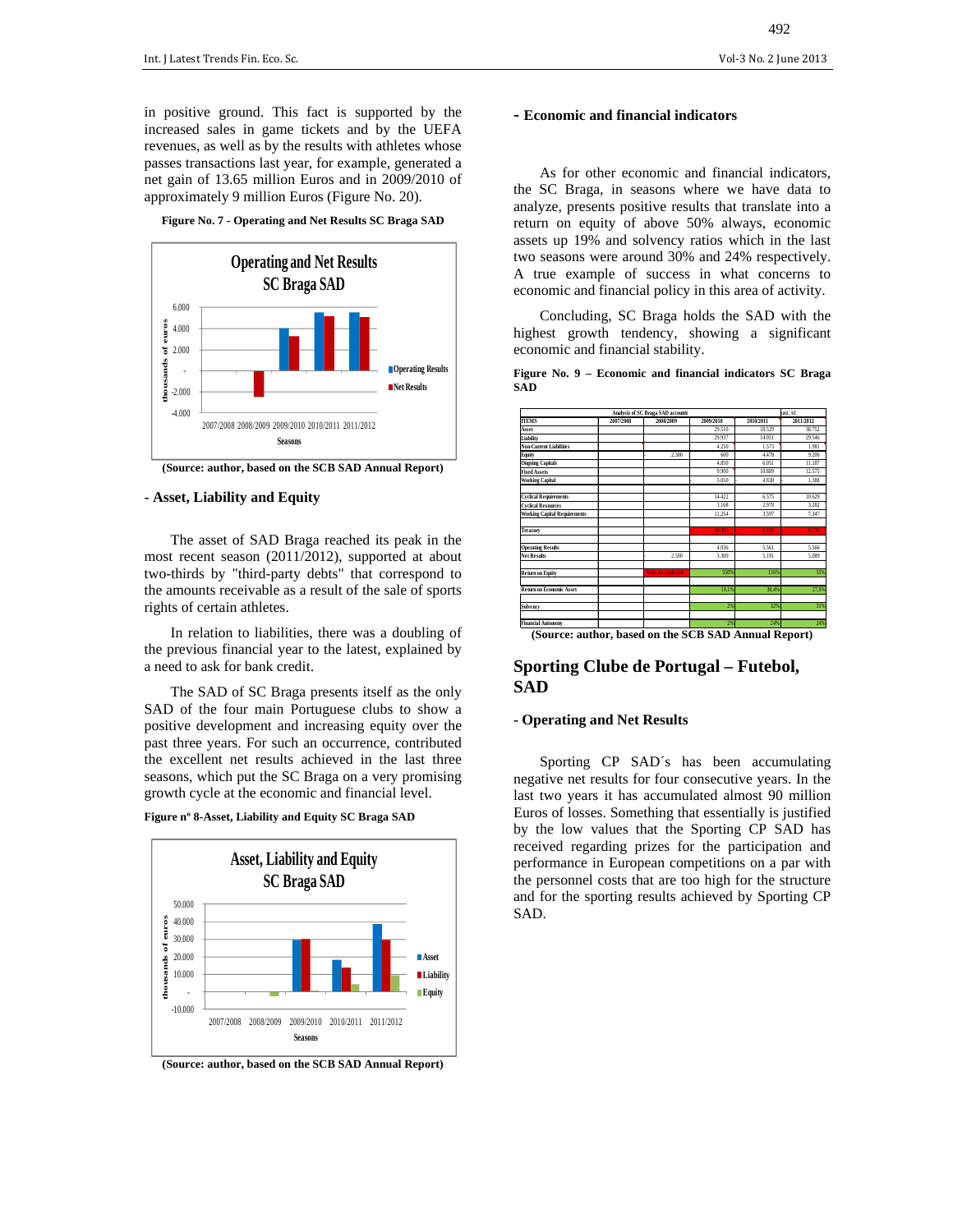#### **Figure No. 10-Operating and Net Results Sporting CP SAD**



**(Source: author, based on the SCP SAD Annual Report)** 

#### **- Asset, Liability and Equity**

With regards to the assets, we find that the values were not able to approach or exceed the liabilities, with the exception of the 2009/2010 singular season where the value of the asset more than doubled, compared to the previous season. This happened mainly due to an abnormally high value in the item of property, plant and equipment justified by insertion of Sporting Academy in this account, that season.

Already the liabilities of SAD has been over the past five years, between 140 and 240 million Euros, justified by financial debt, including amongst others, bank loans and bondholders, necessary to meet the policy outlined by the top managers, investing in players through investment partnerships for the negotiation of the sporting rights of athletes.

Watching the evolution of the equity resulting from the comparison between assets and liabilities, we note that in the last five seasons, only the already mentioned and atypical 2009/2010 season produced positive equity. Moreover, in the most recent year, the SAD exceeded the negative record in recent years, reaching almost 76 million Euros, a result of accumulating negative net results in previous years.



**Figure No. 11 – Asset, liability and Equity Sporting CP SAD** 

#### **- Economic and financial indicators**

With regard to the remaining economic and financial indicators analyzed, we can see that: the return on equity, economic assets, solvency and financial independence reflected mainly negative values. The only indicator that has been typically positive is the treasury. This is justified by the fact that the SAD has moved short-term debt to long-term debt, renegotiating payment periods and thus relieving the treasury.

In this way, we can conclude that the Sporting CP denotes be going through a period of enormous economic and financial difficulties with the worstever results in the history of the SAD in terms of net profits, operational, capital and reserves, solvency and financial autonomy. Nowadays, it becomes crucial to Sporting CP to review its economic and financial policy in order to be able to present positive results on a regular basis.

**Figure No. 12 – Economic and financial indicators Sporting CP SAD** 

|                                               | unit:k€           |                              |           |                      |                      |
|-----------------------------------------------|-------------------|------------------------------|-----------|----------------------|----------------------|
| <b>TTEMS</b>                                  | 2007/2008         | 2008/2009                    | 2009/2010 | 2010/2011            | 2011/2012            |
| Asset                                         | 143.421           | 126 462                      | 254,040   | 136,492              | 144 408              |
| Liability                                     | 146 016           | 142.443                      | 238.792   | 166.138              | 220.001              |
| <b>Non-Current Liabilities</b>                | 97.617            | 119.729                      | 225.641   | 53.382               | 124.316              |
| Equity                                        | 2.595             | 15.981                       | 15.248    | 29.646               | 75.593               |
| <b>Ongoing Capitals</b>                       | 95.022            | 103.748                      | 240,889   | 23.736               | 48.723               |
| <b>Fixed Assets</b>                           | 29.037            | 26.713                       | 181.799   | 166.179              | 62.917               |
| <b>Working Capital</b>                        | 65.985            | 77.035                       | 59.090    | 142.443              | 14.194               |
| <b>Cyclical Requirements</b>                  | 11.964            | 2.927                        | 530       | 20.587               | 15.121               |
| <b>Cyclical Resources</b>                     | 5.814             | 6.806                        | 1.562     | 30.454               | 30.952               |
| <b>Working Capital Requirements</b>           | 6.150             | 3.879                        | 1.032     | 9.867                | 15.831               |
| Treasury                                      | 59.835            | 80.914                       | 60.122    | 132.576              | 1.637                |
| <b>Operating Results</b>                      | 2.563             | 9.391                        | 5.515     | 22.528               | 41.113               |
| <b>Net Results</b>                            | 597               | 13.349                       | 6.258     | 43.991               | 45.947               |
| <b>Return on Equity</b>                       | -23%              | Ratio not applicable         | -41%      | Ratio not applicable | Ratio not applicable |
| <b>Return on Economic Asset</b>               | 7,3%              | -41.1%                       | -3.1%     | $-14.4%$             | $-87.3%$             |
| Solvency                                      | $-1.8%$           | $-11.2%$                     | 6%        | -18%                 | -34%                 |
| <b>Financial Autonomy</b><br>$\sim$<br>$\sim$ | $-1.8%$<br>$\sim$ | $-12,6%$<br>$\sim$ 30 $\sim$ | 6%        | $-22%$<br>- -        | $-52%$<br>14.94      |

**(Source: author, based on the SCP SAD Annual Report)** 

#### **5.2. Sporting Results**

In the next stage of our project, we will scrutinize the sporting results of the clubs, associated to the SAD´s, in the last five seasons. So, in the next chapter of our paper we will be able to draw up a response to our research problem placed initially, crossing the financial aspects with the sports. In this chapter, we begin by clarifying the objectives outlined by the clubs. Below is an analysis of the results achieved in the last five seasons and the comparison with the objectives initially placed.

#### **5.2.1 Objectives outlined at the beginning of the seasons**

As we know, the objectives outlined by the clubs for their sporting seasons suffer constant changes throughout the season, according to the results they are achieving. Due to this condition and taking into consideration that there are significant differences in

**<sup>(</sup>Source: author, based on the SCP SAD Annual Report)**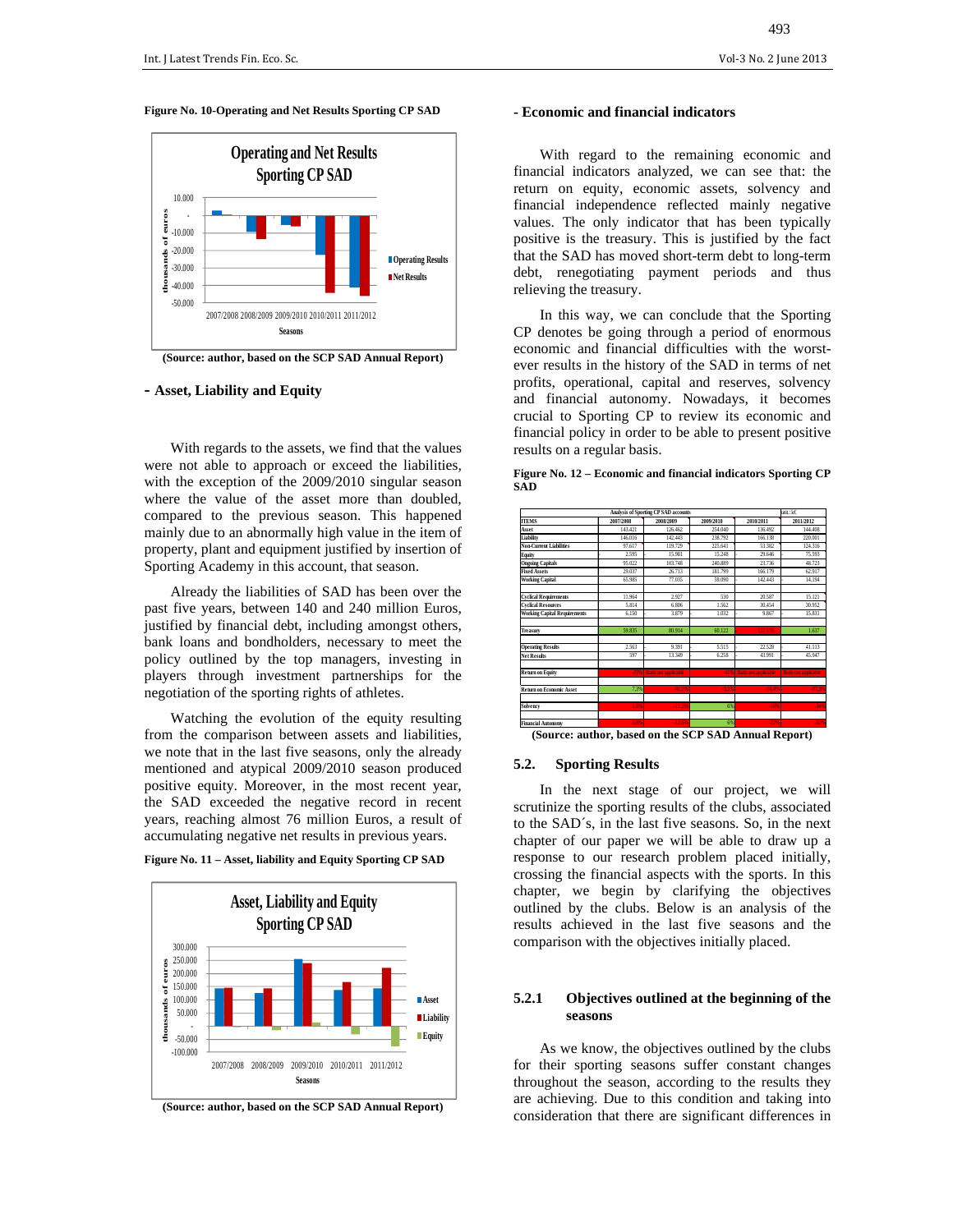the nature of the four clubs, we considered that the most appropriate and fair way to setting these objectives would consider them from messages of Presidents published in the annual report of each SAD.

In this way, Jorge Nuno Pinto da Costa<sup>2</sup> mentions the objective of "*making FC Porto, collect*  more trophies" and Luis Filipe Vieira<sup>3</sup> says will keep investing in football because "*it is crucial to stay among the elite of European football (...) and achieve success at the national level*".

As for the Sporting CP, Luis Godinho Lopes<sup>4</sup> in the latest annual report indicates that the club "*made a substantial strengthening in football team (...) with the conviction to obtain results suitable with the history of the club*". What means that Sporting CP at the beginning of the season wanted to win the Portuguese league.

For SC Braga, António Salvador<sup>5</sup> is quite clear in the definition of the objectives of the club. He said that: "*we will seek a sport increasingly efficient management that consolidate us more and more in national and international sporting scene and, therefore, be placed in competitions with the best european clubs*". It follows then that the SC Braga aspires to achieve one of the top three places in the table.

#### **5.2.2 Results achieved by club**

We will now present a summary analysis of the evolution of sporting results achieved by each club. This procedure will allow the comparison between the sports and financial economic results of each SAD. Such comparison will be addressed in the next chapter. Thus we have:

#### **a) FC Porto**

As we can see in figure No. 13, FC Porto won four of the last five national championships, having won three times the cup of Portugal, joining four Portuguese Super Cups, which is not represented in this figure due to the fact that it is a one match trophy. These twelve national trophies still managed to join a European conquest, the Europa League, in 2010/2011, when FC Porto won four of the five trophies up for grabs, including the Portuguese Super Cup.

Then, it is easy to conclude that the sports scores of FC Porto in the last five years have been globally positive. Justified by internal and financial stability and right choices about of managers and players.

**Figure No. 13 - FC Porto sporting Results (last five seasons)** 

| <b>FC</b> Porto | <b>Portuguese</b><br><b>League</b> | <b>Portuguese</b><br><b>Cup</b> | <b>League</b><br><b>Cup</b>  | <b>Champions</b><br><b>League</b> | <b>Europa</b><br><b>League</b> |
|-----------------|------------------------------------|---------------------------------|------------------------------|-----------------------------------|--------------------------------|
| 2007/2008       | <b>1st Place</b>                   | Runner-Up                       | 3rd<br>Round                 | Last 16                           |                                |
| 2008/2009       | <b>1st Place</b>                   | Winner                          | Semi-<br><b>Finalist</b>     | Quarter-<br><b>Finalist</b>       |                                |
| 2009/2010       | 3rd Place                          | Winner                          | Runner-<br>Up                | Last 16                           |                                |
| 2010/2011       | <b>1st Place</b>                   | Winner                          | 2nd<br>Group<br><b>Stage</b> |                                   | Winner                         |
| 2011/2012       | <b>1st Place</b>                   | Last 32                         | Semi-<br><b>Finalist</b>     | Group<br><b>Stage</b>             | Last 32                        |

|  |  |  | (Source: author, based on data from the site www.zerozero.pt) |
|--|--|--|---------------------------------------------------------------|
|--|--|--|---------------------------------------------------------------|

#### **b) SL Benfica**

Studying the past five years of SL Benfica it is inevitable to make a link between the improvement of sports results of the club and the hiring of Jorge Jesus to manage the football team in season 2009/2010. Nevertheless, the club failed to have financial stability over the past five years and has often missed the chance to win trophies in crucial moments. So, globally, the SL Benfica has not managed to overtake its main rival, the FC Porto in sporting terms over the past five years.

In conclusion, it is clear that the sports results of SL Benfica were not a success, not when the main objective is only achieved once out of five possibilities. But they were also not a total failure and the prospects (clearly improvement the past three seasons) are positive. Still, we will have to sort the sporting results achieved as negative, especially when compared, in a similar criteria, to FC Porto.

|  |  | Figure n° 14 –SL Benfica sporting Results (last five seasons) |  |
|--|--|---------------------------------------------------------------|--|
|--|--|---------------------------------------------------------------|--|

| <b>SL Benfica</b> | <b>League</b>    | <b>Portuguese Portuguese League</b><br><b>Cup</b> | <b>Cup</b>   | <b>Champions</b><br><b>League</b>  | <b>Europa</b><br><b>League</b>     |
|-------------------|------------------|---------------------------------------------------|--------------|------------------------------------|------------------------------------|
| 2007/2008         | <b>4th Place</b> | Semi-<br><b>Finalist</b>                          | 4th<br>Round | Group<br><b>Stage</b>              | Last 16                            |
| 2008/2009         | 3rd Place        | Last 16                                           | Winner       |                                    | Group<br><b>Stage</b>              |
| 2009/2010         | <b>1st Place</b> | Last 32                                           | Winner       |                                    | <b>Ouarter-</b><br><b>Finalist</b> |
| 2010/2011         | 2nd Place        | Semi-<br><b>Finalist</b>                          | Winner       | Group<br><b>Stage</b>              | Semi-<br><b>Finalist</b>           |
| 2011/2012         | <b>2nd Place</b> | Last 16                                           | Winner       | <b>Ouarter-</b><br><b>Finalist</b> |                                    |

 **(Source: author, based on data from the site www.zerozero.pt)** 

**<sup>2</sup>** FC Porto President

**<sup>3</sup>** SL Benfica President

**<sup>4</sup>** Sporting CP President

**<sup>5</sup>** SC Braga President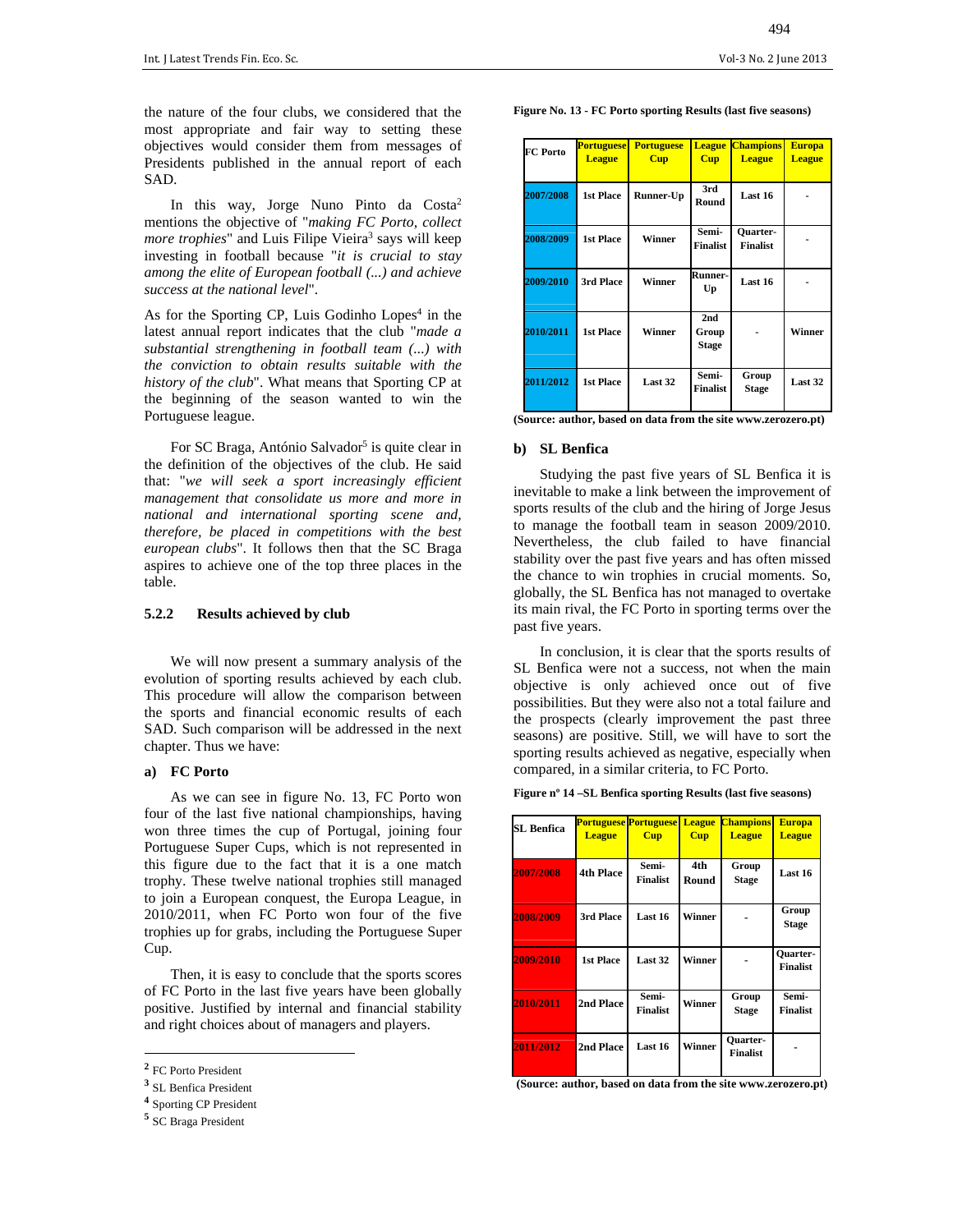#### **c) SC Braga**

The case of SC Braga has important characteristics that should be noted compared to the previously analyzed clubs, but also in relation to Sporting CP. This singular characteristic is simple enough to emphasize: the SC Braga, never in its history began the season aiming the title in the Portuguese League. Something that does not prevent us from being able to analyze the results achieved by SC Braga, even comparing them in certain parameters with the other clubs.

As we saw earlier, the objective of the SC Braga is to achieve one of the top three places in the league table at the end of the season. From 2007 to 2010 the club progressed from seventh to second place of the league table of the Portuguese League. And subsequently to very positive sports scores in 2009/2010, the Club was able to give continuity to the progress they wanted, playing even the Champions League in 2010/2011, and the final of Europa League in the same year, losing to FC Porto.

In this way, the whole of sporting results achieved by SC Braga in the five most recent seasons are clearly positive. The club appears to be in a solid phase of sports growth being even able to rival the top clubs of Portuguese League that have considerably higher budgets. For example, for the season 2011/2012, the budget of SC Braga corresponded to about 15% of the budget of FC Porto, 21% of the SL Benfica and 50% of the Sporting CP.

|  | Figure $n^{\circ}$ 2 – SC Braga sporting Results (last five seasons) |  |
|--|----------------------------------------------------------------------|--|
|  |                                                                      |  |

| <b>SC Braga</b> | <b>League</b>    | <b>Portuguese Portuguese</b><br><b>Cup</b> | <b>League</b><br><b>Cup</b> | <b>Champions Europa</b><br><b>League</b> | <b>League</b>        |
|-----------------|------------------|--------------------------------------------|-----------------------------|------------------------------------------|----------------------|
| 2007/2008       | <b>7th Place</b> | Last 32                                    | 3rd Round                   |                                          | Last 32              |
| 2008/2009       | 5th Place        | Last 32                                    | 1st Group<br><b>Stage</b>   |                                          | <b>Last 16</b>       |
| 2009/2010       | <b>2nd Place</b> | <b>Ouarter-</b><br><b>Finalist</b>         | 2nd Group<br><b>Stage</b>   |                                          |                      |
| 2010/2011       | <b>4th Place</b> | Last 32                                    | 2nd Group<br><b>Stage</b>   | Group<br><b>Stage</b>                    | <b>Runner</b><br>-Up |
| 2011/2012       | 3rd Place        | Last 32                                    | Semi-<br>Finalist           |                                          | <b>Last 32</b>       |

 **(Source: author, based on data from the site www.zerozero.pt)** 

#### **d) Sporting CP**

With regard to Sporting CP, there is a fact that clarifies their sports production in the past five years.

They only won one title (Portugal Cup 2007/2008). Their results in Portuguese League have been negative and the European "routes" have not been convincing.

The explanation for these less successful sports scores will possibly be related to the poor choice of sports agents. As usual the club has been living with administrative instability. The club associates have chosen on March 23, 2013 the fourth President in the past four years. Managers have already been nine during this period and this may have contributed greatly to this failure at the sports level in the last three seasons.

|  |  |  | Figure n° 16 – Sporting CP sporting Results (last five seasons) |
|--|--|--|-----------------------------------------------------------------|
|--|--|--|-----------------------------------------------------------------|

| <b>Sporting</b><br>CР | <b>Portuguese</b><br><b>League</b> | <b>Portuguese</b><br><b>Cup</b> | <b>League</b><br><b>Cup</b> | <b>Champions</b><br><b>League</b> | <b>Europa</b><br><b>League</b> |
|-----------------------|------------------------------------|---------------------------------|-----------------------------|-----------------------------------|--------------------------------|
| 2007/2008             | 2nd Place                          | Winner                          | Runner-<br>Up               | Group<br>Stage                    | Quarter-<br>Finalist           |
| 2008/2009             | 2nd Place                          | Last 32                         | Runner-<br>Up               | Last $16$                         |                                |
| 2009/2010             | 4th Place                          | Quarter-<br>Finalist            | Semi-<br>Finalist           |                                   | Last 16                        |
| 2010/2011             | 3rd Place                          | Last $16$                       | Semi-<br>Finalist           |                                   | Last 32                        |
| 2011/2012             | 4th Place                          | Runner-Up                       | 2nd<br>Group<br>Stage       |                                   | Semi-<br>Finalist              |

 **(Source: author, based on data from the site www.zerozero.pt)** 

# **6. Cross-study of economic-financial results with the sports results of each of the SAD´s and conclusions**

### **6.1. Comparison between economic and financial results and sports results of SAD´s**

#### **6.1.1 Futebol Clube do Porto – Futebol, SAD**

Starting this analysis by FC Porto SAD, who achieved positive financial results all seasons under scrutiny, with the exception of the last. This season (2011/2012) was characterized by the weaker European club performance in the last five years. In its worst season under analysis (2009/2010), the SAD was able to achieve positive net results, even by a minimum margin, as well as keep the equity also positives. In the other three seasons, FC Porto won the national title, even with two achievements of the Portuguese Cup, a Europa League and two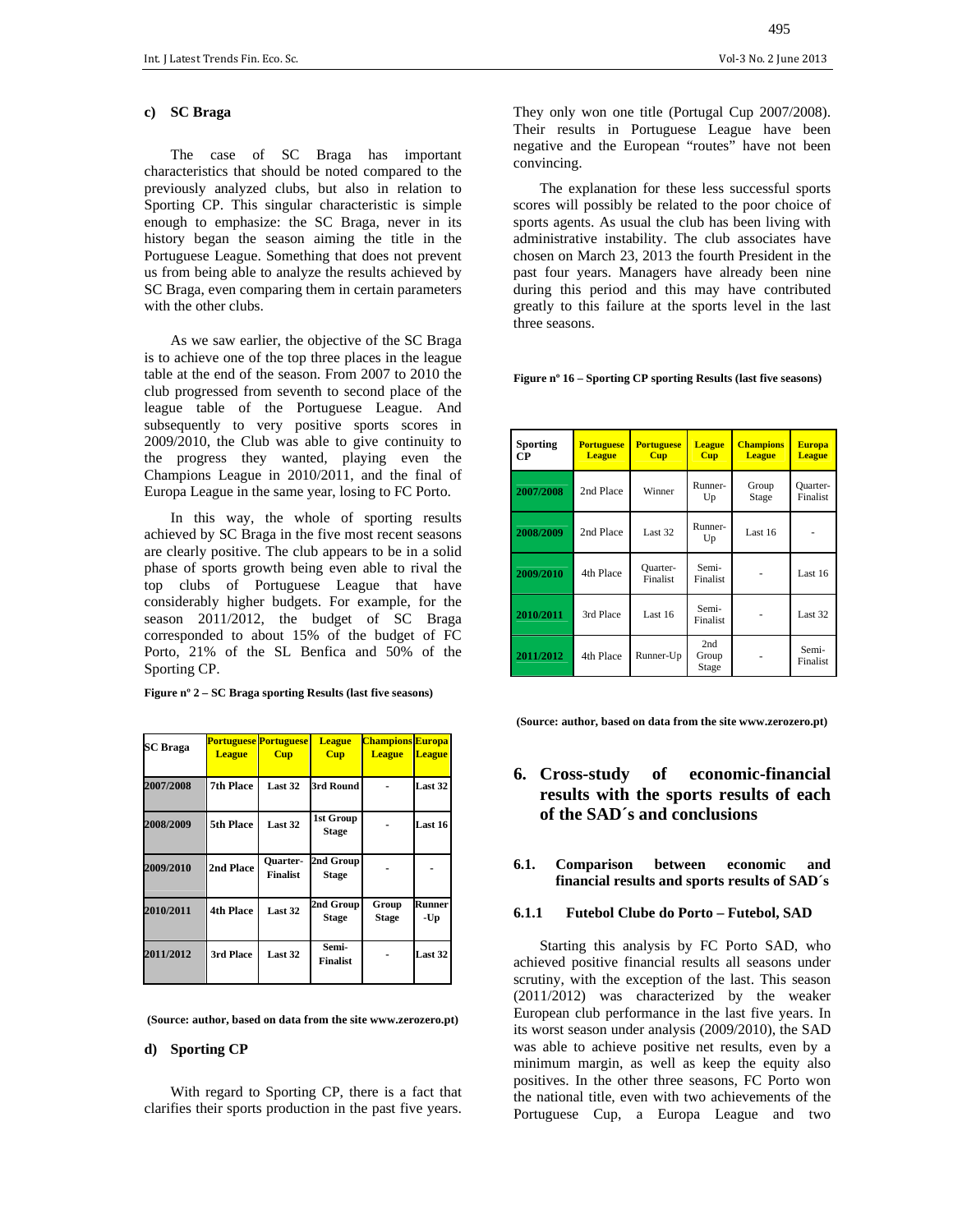qualifications for the second phase of the Champions League.

We can thus conclude that the FC Porto SAD was able to match sports success with business success in three of the five seasons.

#### **6.1.2 Sport Lisboa e Benfica – Futebol, SAD**

The SL Benfica, unlike FC Porto, obtained irregular sports scores in the last five years. Example of this is that, in five national championships, SL Benfica final standings were in four different places (1st, 2nd, 3rd and 4th). As a fact, the club managed only one season of sports success, 2009/2010. It was a season without positive net results, due to the large investment and consequent bank indebtedness. Curiously, or perhaps not, the season with more satisfactory economic and financial results was the one that had worse sporting performance, 2007/2008. This is the paradigm that made us raise interest in the theme of this research; find the justification for a SAD, in this case we have the example of SL Benfica, that does not have been successful in business but has success in sports or vice-versa, always exploring the factors behind these events and suggest measures or explain examples to achieve the success in both areas, as we will do in the following chapter. However, we can say that the SL Benfica SAD could not get together, sporting, economic and financial positive results in any of the last five years.

#### **6.1.3 Sporting Clube de Braga – Futebol, SAD**

The 2009/2010 season was a milestone of change in SC Braga, at all levels. The club reached a very positive sports performance as well as net profit and equity. It was found to be a success case and a positive answer to our research problem. However, it is necessary to ensure that we are not in the presence of a sporadic case. As a fact, in the two following seasons, SC Braga consolidated these sports and business results. In addition, the SAD has brought economic financial results always positive in the last three seasons, resulting from a strong increase in revenues, either through capital gains on the sale of players, stadium revenues (fees, tickets) or advertising and merchandising revenue and obviously, premiums (see figures no. 20-24), all this without dismantling the team´s competitiveness and ability to achieve its sporting objectives.

#### **6.1.4 Sporting Clube de Portugal – Futebol, SAD**

Sporting CP is currently experiencing one of the most troubled period in its history, at all levels that are being investigated in this study. Far more serious than the problems in sports, were Sporting CP does not reach the aim of winning the Portuguese League for 11 seasons, are the economic and financial

difficulties that result in negative net results for four consecutive seasons. In addition, the creditors of the club, want to proceed to a special revitalization plan that, in accordance with the UEFA's financial fair play rules, would remove the club from the European competitions, which would be absolutely catastrophic in sporting terms. So, we can see that the Sporting CP in the last years, especially the last three, has been a true model of sports and financial failure.

### **6.2. Key measures to achieve both economic, financial and sporting success and their conclusions about the research problem**

For a SAD to be economically viable and reach at the same time sports success there are a number of guiding principles that should be followed. Amaral (2012) tells us that "*managing a football club implies taking correct financial and sporting decisions over many years*" and is about six key measures that we will focus in this subchapter, being that some of them are, of course, intertwined.

#### **1) Streamline the personnel costs**

Streamline means making more efficient, and that is what we should focus on a SAD when focuses on its personnel costs. It stands to reason that it is not good to have a too big structure, where often the roles that employees play overlap each other. The framework should be simple and developers should be very knowledgeable and well paid, if this is in line with their productivity. Between two employees with similar skills, certainly the one that feels more motivated, better paid and an active part of the future of the institution, will be more efficient. For example, as Amaral (2012) noted, in the past 11 years, the club which won the Portuguese League was the one that paid higher wages in its structure, something that is symptomatic of what should be the practice to be applied in the management of human resources of each SAD: avoid waste with high wages of low productivity and pay well the existing talent that is always present in the decision-making process.

### **2) Supporters with the project**

For better sporting, economic and financial results it is essential that everyone around the project were dedicated and focused on success. As we examine, SAD´s have sports clubs as a base, so we can never forget about the supporters and especially the members.

The importance of members and supporters is massive, both in financial or emotional terms. Surely a team will play more motivated with a stadium full of support than otherwise and, certainly, that the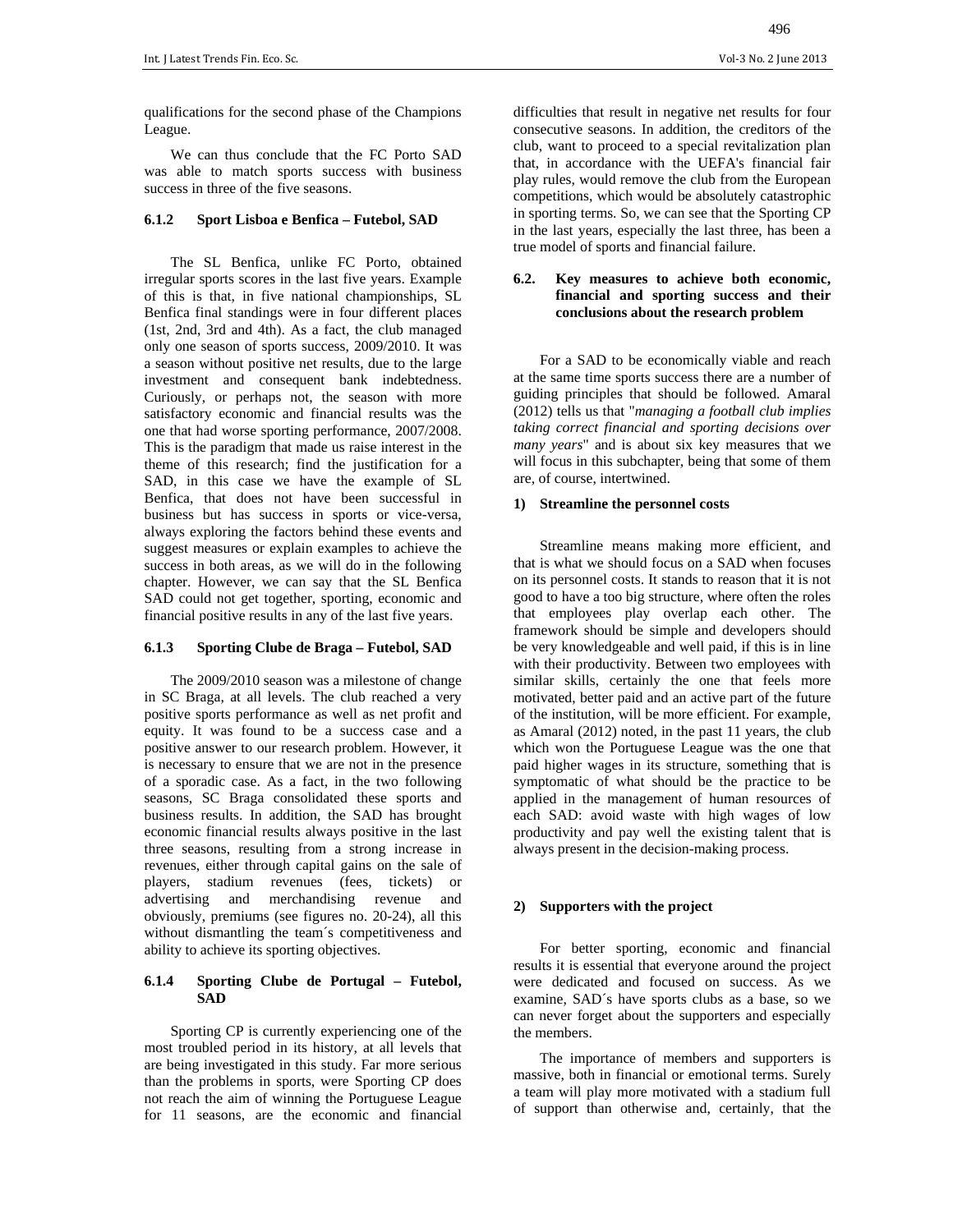Int. J Latest Trends Fin. Eco. Sc. Vol‐3 No. 2 June 2013 

finances of the SAD will "appreciate" all the members and supporters contribution to the revenue increase. In this way, it is truly important to aggregate the supporters to the project. Something that is conquered with sports success. That will be an incentive to increase the revenues of merchandising or game tickets. These revenues were responsible for at least one third of operating profits of the three major Portuguese SAD´s in the last financial year.

### **3) Promotion of capital gains on the transaction of players**

Generate capital gains on the transaction of players has been, in combination with the prizes from participation in European competitions, one of the most relevant revenues of the Portuguese SAD´s in the last five years. As we can see in Figure No. 20, FC Porto and SL Benfica have led in this regard. They even had a strong international relevance, transferring players to some of the best clubs in the world and getting important sums for them. Cases of Falcão (Atletico Madrid) and Hulk (Zenit St. Petersburg) both by 40 M  $\in$  each, Lisandro Lopez (OL.Lyon) by 24 M  $\in$  or Bruno Alves (Zenit St. Petersburg) by 22 M  $\in$  these were the higher values received in FC Porto´s case. As for SL Benfica we have the examples of Witsel (Zenit St. Petersburg), by 40 M €, Fábio Coentrão (Real Madrid) 30 M € David Luiz (Chelsea) and Di Maria (Real Madrid) by 25 M € each, Ramires (Chelsea) by 22 M € and Javi Garcia (Man. City) by 20 M  $\in$ 

As we have seen, these are impressive values for a secondary national league at European level, such as the Portuguese, which constitute a real help to the accounts of the SAD´s. Here comes the importance of buying well (cheap players, but with margin of progression), upgrade and then sell them, if possible for top clubs in order to enhance the brand and the reputation of the club.

#### **4) Investment in development of players**

The players upgrade attributes, when competently executed, is one of the most important measures for the sustainability of the economic and financial structure of a SAD. As we can see in the study of Reilly, Cabri & Araújo (2005: 181) "*football throws up every time to a higher level. In more recent times, it is faster, athletic, physical and tactical that once* "and so, we need to "shape" the athletes from very young to have capital gains in the future. As is easy to understand, it is also quite cheaper to boost a young player, than buying a player with 24 or 25 years to be part of that squad. This without considering the affective, emotional or psychological components of a player formed in the club. It should not be forgotten that, in case of sale of the athlete, the

In this context, a number of measures have been taken to encourage the development of young players, as is the case for example of the recent creation and placement of "B teams" of top clubs to compete in the national championship of the 2nd League. This leads to a significant boost in the development of young athletes, who have a solid competitive basis for progress in their skills. At European level, UEFA has also entered standards in the regulation of entry of athletes in competitions that require each club to sign up at least 8 players formed in the club.

Briefly, the clubs and their SAD´s must have a structure capable of generating great talents or, alternatively, discover them quite young in appealing markets so as to avoid spending large amounts on the purchase. In this way, clubs can follow the evolution of the athletes, preparing them technical, physical and mentally to play an important role in the future of the club.

#### **5) Careful selection of staff and hiring**

The selection of the technical team and the signings of the players for the main football team is one of the most important sporting factors to be taken into account by a SAD when you want to succeed. The members of the technical team needs to have technical, physical, mental and tactical knowledge that was crucial to be competent. And then, they must know how to lead a team, they will have to be leaders.

As Welch (2005: 63) "*before being a leader, the success has to do with personal growth, when it becomes a leader, the success has to do with the growth of others*". A leader, or a manager, has to know how to make others grow, overcome in the pursuit of achieving the objectives. A set of good players are unlikely to succeed if they do not work as a team, if we don't have someone really competent to guide them. In addition, currently, according to Hughes (2010), "*it is expected that managers will have an important role in a wide range of functions in the clubs, from the recruitment and human resources, to the training and financial matters*".

With regard to the composition of the squad, for example, we note that some of the players hired by the four SAD´s under review in the past five years pose significant damage, with regard to their cost of acquisition, earnings and productivity. It is precisely the case of Prediguer (3.5 M  $\oplus$ ), Cristian Rodriguez (7  $M \bigoplus$ , Stepanov (3.5 M  $\bigoplus$  from FC Porto; Edcarlos (2)  $M \oplus$ , Balboa (4 M  $\oplus$ ) or Emerson (2.5 M  $\oplus$ ) in SL Benfica or Sinama-Pongolle (6 M  $\oplus$  on Sporting CP, just to name a few players who no longer are part of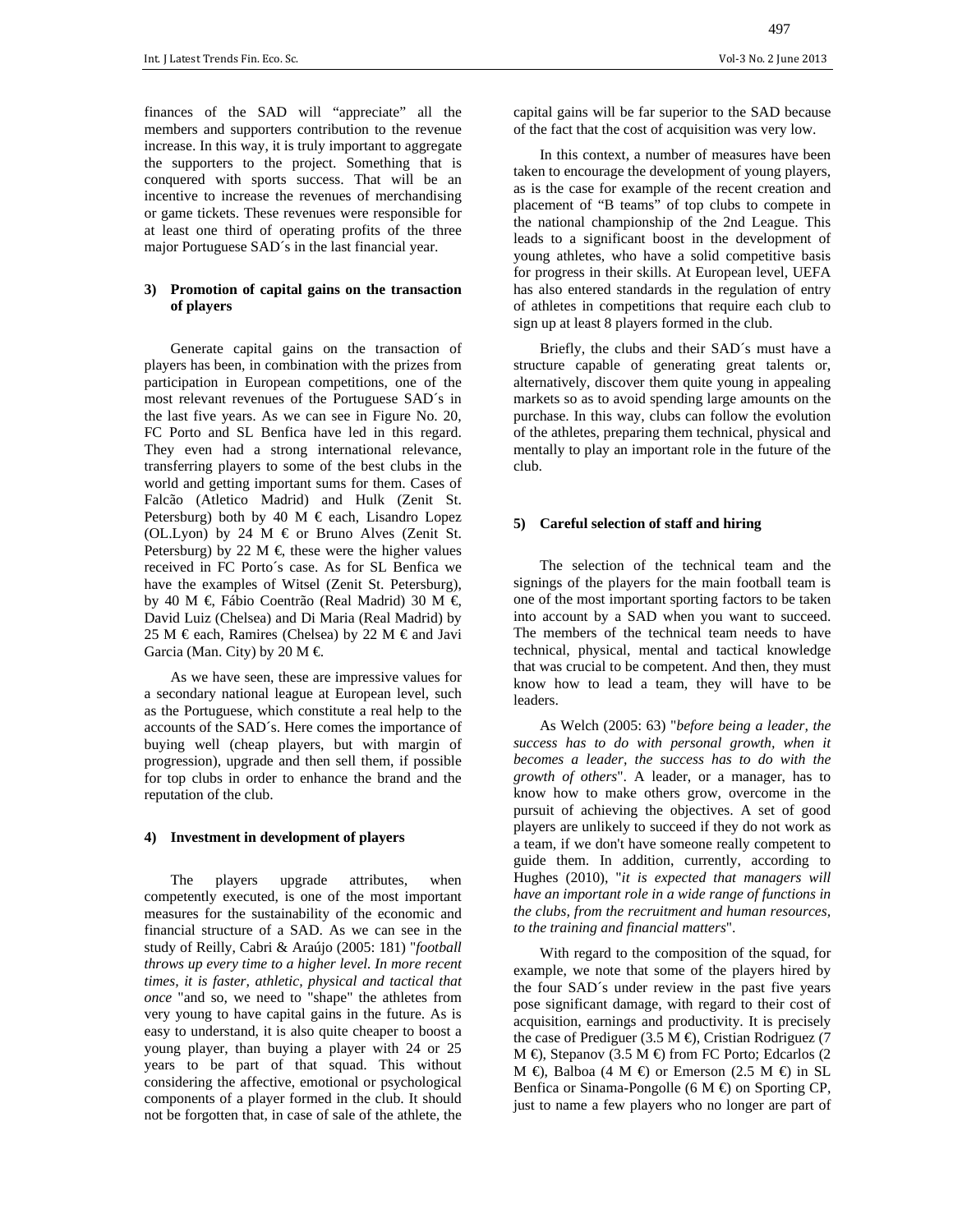the clubs and therefore no longer have a chance to improve in them. It is precisely examples like these that we must avoid. Examples without the minimum investment return and that contrast with the good practices of capital gains on transfers of players, generated by SAD´s, that wish to achieve sporting, economic and financial success.

#### **6) Raise the competitiveness of the team**

Last but not least, it is essential to develop sustainable competitive teams year after year. The revenues of the main Portuguese SAD´s are also very dependent on prizes from participation in European competitions and to ensure the place in these competitions is strictly indispensable to have a competitive team. For the four SAD´s in study, the participation in the Champions League represents a strongly positive cash flow. However, there is no place for all and even once it is necessary to be able to compete with the top teams of the main European Leagues in order to gain even more revenues and prestige that helps to enhance the club´s image all over the World.

#### **In summary:**

**Figure No. 17 - Cycle to achieve both economic, financial and sporting success a SAD**





It is simple to understand, in this phase of our project, the economic, financial and sports aspects are closely linked in a SAD. As such, we can see that a SAD financially balanced has investment capacity which, in turn, applied correctly, really increases the chances of reaching sport success, whose inherent revenues increase strengthens the financial stability of the SAD. This model certainly served as an example for what FC Porto and SC Braga have done in recent years, in what about the strategy of SAD´s concerns. In this way, they were able to demonstrate that it is realistic and plausible for a sporting institution to achieve successful results in sports and, at the same time, in the economic and financial aspects.

# **7. Conclusion**

At the present time, we are faced with a complex socio-economic context, where it is increasingly crucial for organizations to be extremely strict and follow a set of fundamental standards for its proper application. This context in which we live highlights, by itself, the importance of a study like this where you can demonstrate how organizations, including sport (SAD´s), can not only survive, but more than that, have success.

We started the project with the definition of objectives to be achieved. The main one is to understand if it is possible to achieve sporting, economical and financial success together. Then have a process of assimilation of essential concepts in the review of literature, so we could have a solid basis for the development of research, such as: SAD, sports success or balanced financial structure. After that, we looked at the Annual Reports of the SAD´s and respective sports scores, to analyze the economic, financial and sporting activity, which translated in the following conclusions:

In accordance with a number of basic criteria in the management of SAD´s, it is possible to achieve success in the three fields mentioned above. Taking as an example, the strategy followed by the FC Porto and SC Braga SAD´s. In particular due to the establishment of competitive football teams, able to get positive sports performances and financial return, for example through the prizes for performances in competitions where they participated, or development of players who subsequently generate more capital gains when they are sold, citing only two examples of the most significant revenue.

Following this conclusion, we were able to achieve all the objectives set for this project that were: in addition to the answer to the question of research, by understanding what is a SAD and how it operates in the market, as well as interpret clearly and concisely the accounts published by those. It was also relevant to analyze the sports scores of clubs and confront them with their budgets, in order to clearly define a balanced financial structure. It was also necessary to investigate what are the objectives of sports clubs to be able to assess their sporting performance and, finally, we have proposed solutions and measures to be taken for a SAD if it wants to be sustainable and to provide, at the same time, positive sports results.

#### **7.1. Clues to further research**

As clues to further research within the framework of the study that we developed, we can suggest the implementation of a study, covering not only the main national sports organizations, but also in an international horizon, which would take the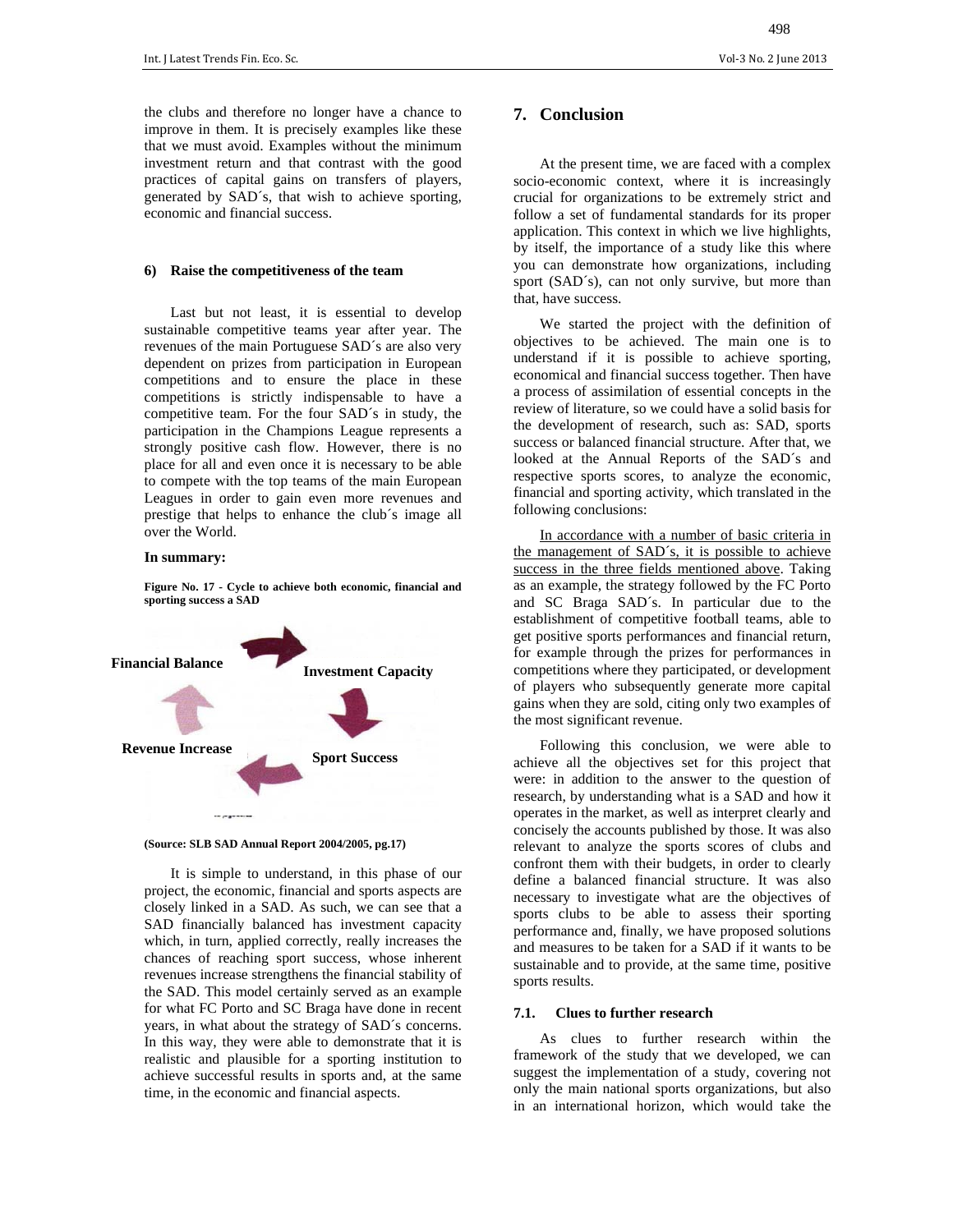application of the Simple Linear regression model. So we would have the possibility to have a broader perspective on the reality of professional football in Portugal and abroad, under the sporting, economical and financial perspectives.

In another point of view, could be an expansion of the investigation to other kind of sports. In this way, it would be possible to have a broader view on the possibility of joint existence of economic, financial and sporting success in the sport in Portugal.

Another aspect that would be attractive to address, as a complement to this analysis, would be the ability to investigate and study scientifically, through the Multiple Linear regression model, all factors that influence sporting results achieved by SAD´s, checking the existence of correlations between these variables in order to find statistically descriptive factors for the sporting results achieved.

Finally, we also suggest a research project idea that relates the sporting success of the Portuguese teams in international competitions with the "Portugal Brand". And, in addition, to understand how it could contribute to a further increase in exports, in order to help in obtaining *superavits* on balance of payments, an essential factor for the reduction of the foreign debt of Portugal.

# **8. Bibliography Monographs (books):**

- [1] Amaral, D. 2012. *Porque é que o fc porto é campeão e o benfica só ganha taças da liga?.* Lisboa: Casa das Letras.
- [2] Borges, A., Rodrigues, A., & Morgado, J. 2004. *Contabilidade e finanças para a gestão*. Lisboa: Áreas Editora.
- [3] Carvalho, J. C. 2004. *A lógica da logística*. Lisboa: Edições Sílabo.
- [4] Dobson, S., & Goddard, J. 2001. *The Economics Of Football*. Cambridge: Cambridge University Press
- [5] Esperança, J. P., & Matias, F. 2009. *Finanças Empresariais*. Lisboa: Texto Editores.
- [6] Reilly, T., Cabri, J., & Araújo, D. 2005. *Science and football V - The proceedings of the fifth world congress on Science and Football*. Oxon: Routledge
- [7] Welch, J. 2005. *Vencer*. Lisboa: Actual Editora.
- [8] **Scientific journals:**
- [9] Battle, R., Bull, A., Hawkins, M., Hearne, S., Parkes, R., & Thorpe, A. 2011. Football Money League 2011. Football Money League. 2011 Edition
- [10] Battle, R., Bridge, T., Bull, A., Hanson, C., Taylor, R. & Thorpe, A. 2012. Football

Money League 2012. Football Money League. 2012 Edition

- [11] Bosshardt, A., Bridge, T., Hanson, C., Shaffer, A., Stenson, C., & Thorpe, A. 2013. Football Money League 2013. Football Money League. 2013 Edition
- [12] Gregson, J. 2010. The business of football -Running a team is becoming a 'science' for academia and the corporate world. The Wall Street Journal. Online Edition

# **Unpublished references:**

- [13] Nunes, M. 2009. *Equilíbrio Financeiro*. Projecto de Mestrado em Gestão, ISCTE.
- [14] Silva, V. M. 2009. *Plano de negócio de uma empresa de aquisição e recuperação de créditos*. Projecto de Mestrado em Gestão, ISCTE.
- [15] Pereira, M. 2012. *Orçamentos: Uma liga desigual*. http://www.cmjornal.xl.pt/detalhe/noticias/s port/fc-porto/orcamentos-uma-liga-desigual. 18 de Agosto.

#### **References removed from the internet:**

- [1] Bento, A. *Como fazer uma revisão da literatura:* Considerações teóricas *práticas*. http://www3.uma.pt/bento/Repositorio/Revis aodaliteratura.pdf. 2012.
- [2] Futebol Clube do Porto Futebol SAD. *Relatórios & Contas 2007/2008; 2008/2009; 2009/2010; 2010/2011 e 2011/2012.* http://web3.cmvm.pt/sdi2004/emitentes/emit \_pca.cfm?num\_ent=%25%23%24CZ%22% 5DX%20%0A
- [3] Futebol365. *Mercado de transferências*. http://www.futebol365.pt/transferencias/. 2012.
- [4] IAPMEI. *Glossário*. http://www.iapmei.pt/iapmei-gls-02.php?glsid=4&letra=A. 2013
- [5] Pordata. *Praticantes desportivos federados: total e por algumas modalidades em Portugal*. http://www.pordata.pt/Portugal/Praticantes+ desportivos+federados+total+e+por+alguma s+modalidades-2226. 2012.
- [6] Portal da empresa. *Sociedade Anónima Desportiva – Constituição*. http://www.portaldaempresa.pt/cve/services/ balcaodoempreendedor/Licenca.aspx?CodCa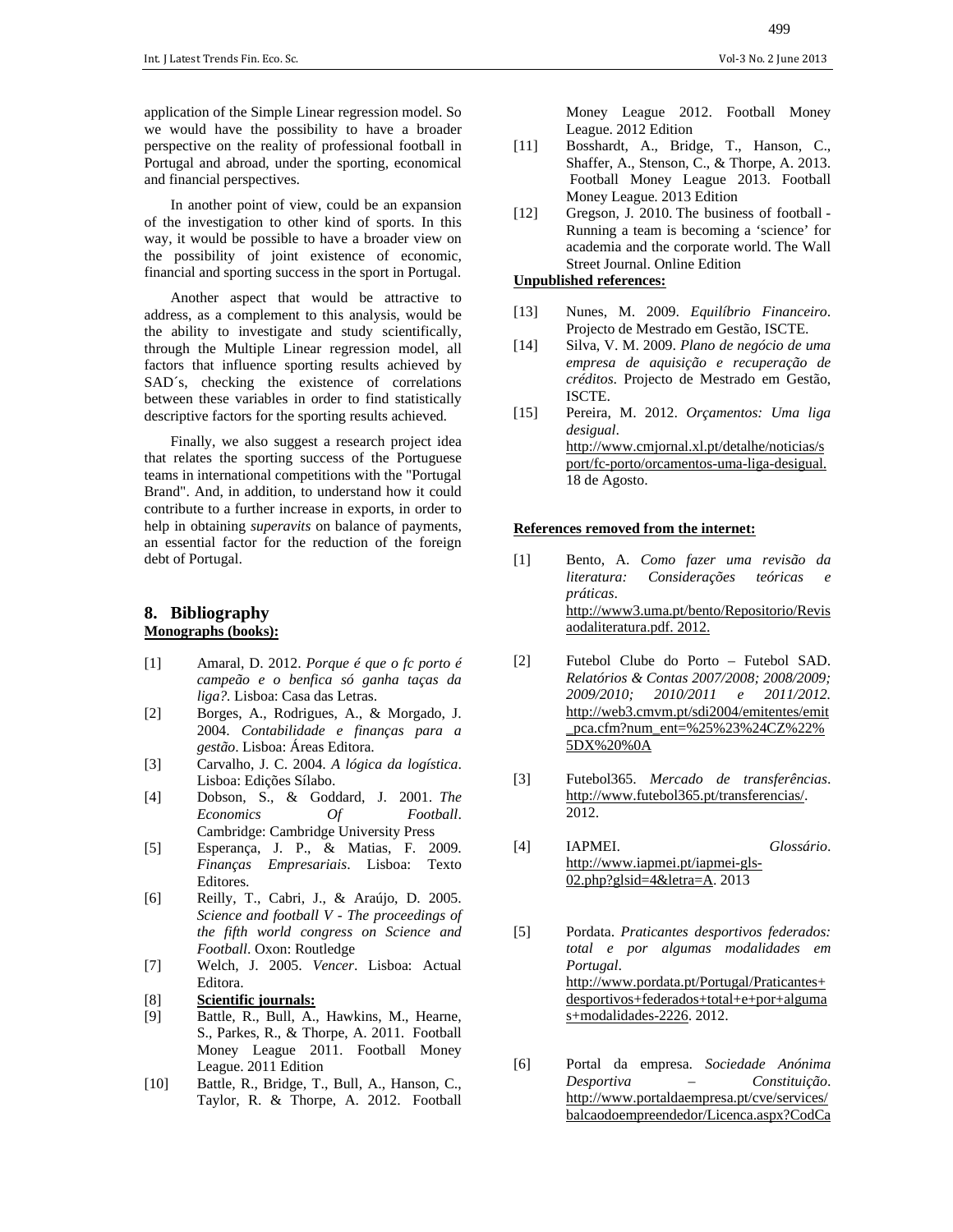tegoria=47&CodSubCategoria=1&CodActiv idade=1151&CodLicenca=1950&IdUnico=0

- [7] Sport Lisboa e Benfica Futebol SAD. *Relatórios & Contas 2007/2008; 2008/2009; 2009/2010; 2010/2011 e 2011/2012.* http://web3.cmvm.pt/sdi2004/emitentes/emit pca.cfm?num\_ent=%25%23TKY%22%3D T%20%0A
- [8] Sporting Clube de Braga Futebol SAD. *Relatórios & Contas 2010/2011 e*  2011/2012. http://www.scbraga.pt/scbraga/relatorio-e-contas-1
- [9] Sporting Clube de Portugal Futebol SAD. *Relatórios & Contas 2007/2008; 2008/2009; 2009/2010; 2010/2011 e 2011/2012.* http://web3.cmvm.pt/sdi2004/emitentes/emit \_pca.cfm?num\_ent=%25%23%24C%5D%2 3%3D8%20%0A
- [10] Sociedades Anónimas Desportivas. *Análise do regime jurídico e fiscal*. http://www.portugal.gov.pt/media/364613/re l\_gt\_sad.pdf. 2012.
- [11] UEFA. *Fair play financeiro*. http://pt.uefa.com/uefa/footballfirst/protectin gthegame/financialfairplay/index.html#fair+ play+financeiro. 2012.
- [12] Zerozero. http://www.zerozero.pt/. 2012.

# **9. Attachments**

**a) Table showing the evolution of the number of federated athletes per year in total:** 

**Figure No. 18 - Total number of practitioners** 



**b) Table showing the evolution of the number of federated athletes per year in soccer:** 

**Figure No. 19 - Total number of practitioners (football)** 



**(Source: Pordata)**

#### **c) The form used for the calculation of economic and financial indicators:**

Ongoing Capital = Non-Current Liabilities  $+$  Equity

Working capital = Ongoing Capital - Fixed Assets

Cyclical Requirements = Clients + Inventories

Cyclical Resources = Suppliers + State

Working Capital requirements = Cyclical Requirements - Cyclical Resources

Treasury = Working Capital - Working Capital Requirements

Return on Equity  $=$  Net results / Equity

Economic asset  $=$  Fixed assets  $+$  Working capital requirements

Return on Economic asset = operating results / Economic Asset

 $Solvency = Equity / Liabilities$ 

Financial Autonomy  $=$  Equity / Assets

**d) Tables concerning revenues from four SAD´s in analysis:** 

**Figure No. 20 – Capital Gains Resulting from the Sale of Sporting Rights of Players (in Millions €)** 

| Capital Gains Resulting from the Sale of Sporting Rights of Players (in Millions $\Theta$ ) |           |           |           |           |           |
|---------------------------------------------------------------------------------------------|-----------|-----------|-----------|-----------|-----------|
|                                                                                             | 2007/2008 | 2008/2009 | 2009/2010 | 2010/2011 | 2011/2012 |
| <b>FC</b> Porto                                                                             | 38,6      | 4         | 35.3      | 31.8      | 29,1      |
| <b>SL</b> Benfica                                                                           | 137       |           | 25.6      | 37.1      | 30.6      |
| <b>SC</b> Braga                                                                             |           | 3,5       | 8,8       | $-0.8$    | 13,7      |
| <b>Sporting CP</b>                                                                          |           | 0.5       | 0,3       | 18.1      | 5,6       |

**<sup>(</sup>Fonte: Amaral, D. 2012.** *Porque é que o fc porto é campeão e o benfica só ganha taças da liga?***)**

**Figure No. 21 – Direct Revenues from the Stadium (in Millions €)**